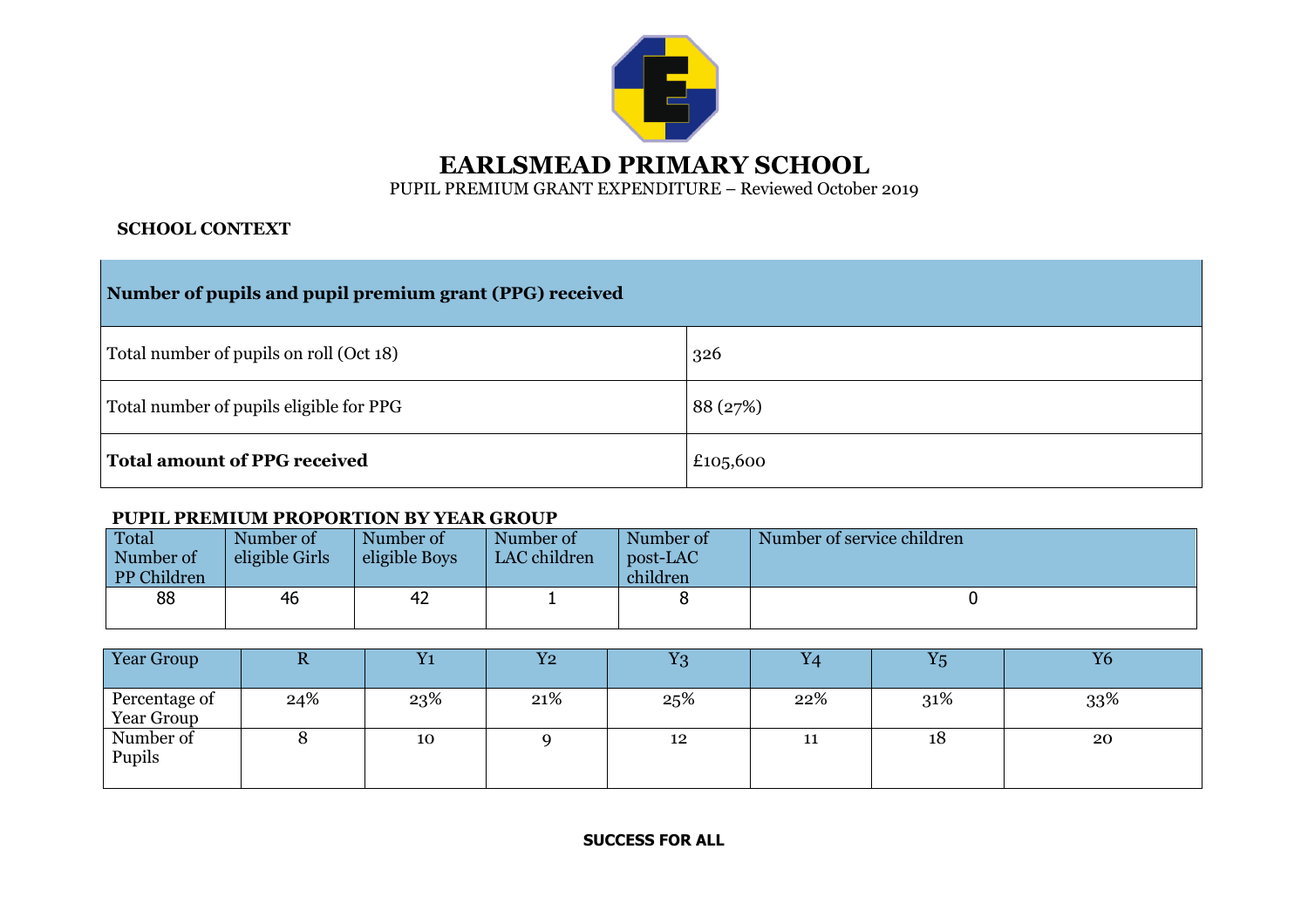| <b>Current Attainment</b>                  |                                             |                                |  |  |  |  |  |
|--------------------------------------------|---------------------------------------------|--------------------------------|--|--|--|--|--|
|                                            | Pupils Eligible for PP (National figures in | All Pupils                     |  |  |  |  |  |
|                                            | brackets)                                   | (National figures in brackets) |  |  |  |  |  |
| EYFS: % of pupils attaining GLD            | $56\% (n/a)$                                | $64\% (n/a)$                   |  |  |  |  |  |
| all pupils $(33)$ , PP pupils $(9)$        |                                             |                                |  |  |  |  |  |
| <b>Year 1 Phonics Screening Attainment</b> | 100% (71%)                                  | 93% (82%)                      |  |  |  |  |  |
| 42 pupils in cohort, 6 PP pupils           |                                             |                                |  |  |  |  |  |
| <b>Y2 Phonics Screening Attainment</b>     | $100\%$ (n/a)                               | 73% (91%)                      |  |  |  |  |  |
| 11 pupils in cohort, 3PP pupils            |                                             |                                |  |  |  |  |  |
| KS1 (40 pupils in cohort, 6 PP pupils)     |                                             |                                |  |  |  |  |  |
| NB: 50% of PP pupils are also SEN.         |                                             |                                |  |  |  |  |  |
|                                            |                                             |                                |  |  |  |  |  |
| Reading, % at ARE and above                |                                             |                                |  |  |  |  |  |
|                                            | 50 % (62%)                                  | 75% (74.9%)                    |  |  |  |  |  |
| Writing, % at ARE and above                |                                             |                                |  |  |  |  |  |
|                                            | 33.3% (54.8%)                               | 70% (69.2%)                    |  |  |  |  |  |
| Maths, % at ARE and above                  |                                             |                                |  |  |  |  |  |
|                                            | 66.7% (62.4%)                               | 75% (75.6%)                    |  |  |  |  |  |
| KS2 (60 pupils in cohort, 20 PP pupils)    |                                             |                                |  |  |  |  |  |
|                                            |                                             |                                |  |  |  |  |  |
| Reading, % at ARE, average scaled scores,  |                                             |                                |  |  |  |  |  |
| progress measures                          | 75% (62%)                                   | 76.7% (73.2%)                  |  |  |  |  |  |
|                                            |                                             |                                |  |  |  |  |  |
| Writing, % at ARE, average scaled scores,  | 70% (67.8%)                                 |                                |  |  |  |  |  |
| progress measures                          |                                             | 78.3% (78.5%)                  |  |  |  |  |  |
| Maths, % at ARE, average scaled scores,    |                                             |                                |  |  |  |  |  |
| progress measures                          | 80% (67.4%)                                 | 76.7% (78.7%)                  |  |  |  |  |  |
|                                            |                                             |                                |  |  |  |  |  |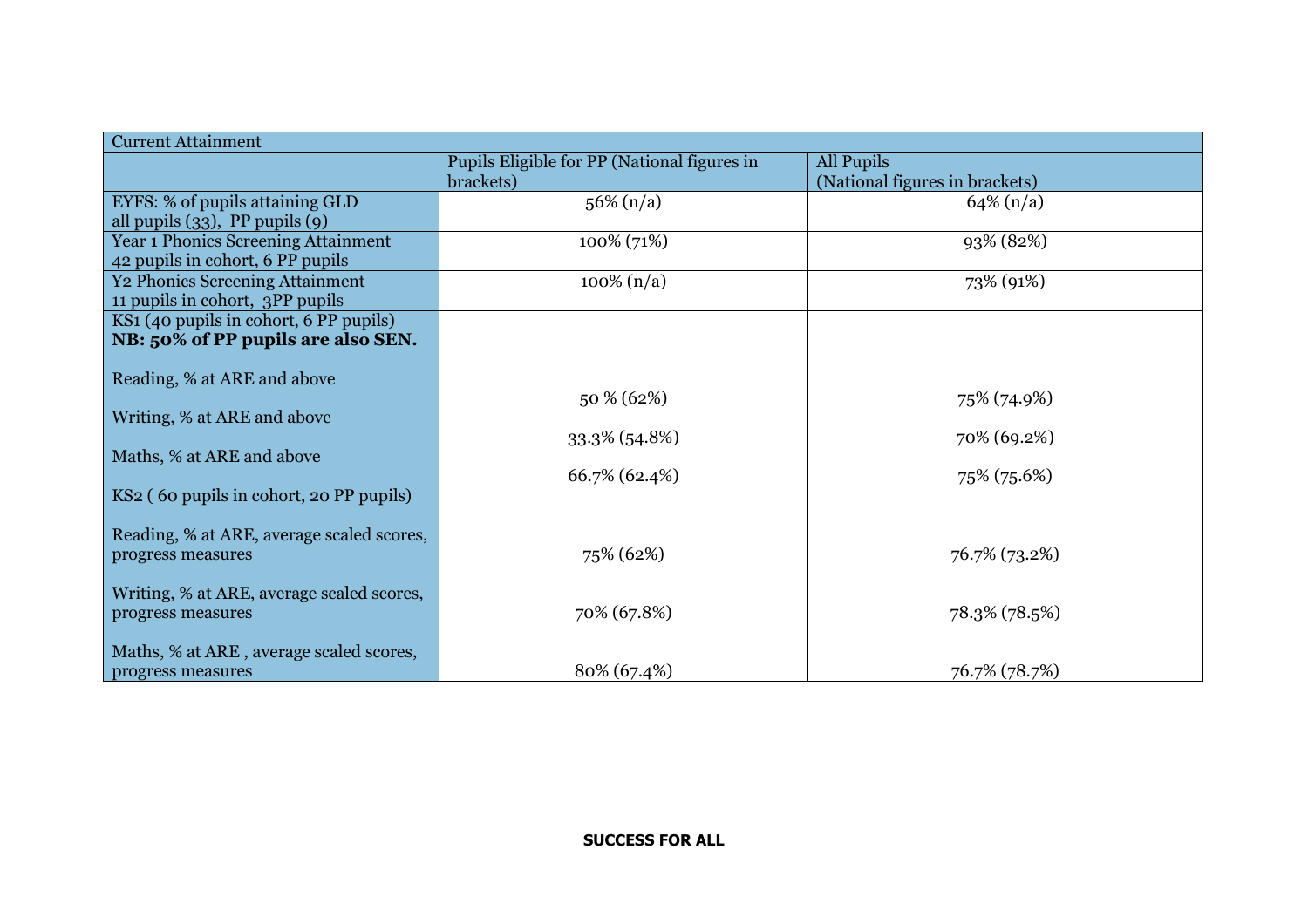| Progress Data<br>(for children for<br>whom matched data<br>is available) | Reading - % pupil premium children<br>making at least expected progress -<br>figure for all children in brackets | Writing - % pupil premium children<br>making at least expected progress -<br>figure for all children in brackets | Maths - % pupil premium children<br>making at least expected progress -<br>figure for all children in brackets |
|--------------------------------------------------------------------------|------------------------------------------------------------------------------------------------------------------|------------------------------------------------------------------------------------------------------------------|----------------------------------------------------------------------------------------------------------------|
| Key Stage 1                                                              | 50% (88%)                                                                                                        | 50% (91%)                                                                                                        | 83% (94%)                                                                                                      |
| Key Stage 2                                                              | 53% (53%)                                                                                                        | 63% (57%)                                                                                                        | 47% (57%)                                                                                                      |

| <b>BARRIERS</b>                                                                                                                     |  |  |  |  |  |  |
|-------------------------------------------------------------------------------------------------------------------------------------|--|--|--|--|--|--|
| In-school barriers to future attainment                                                                                             |  |  |  |  |  |  |
| Speech, language and communication needs (SLCN) identified on entry to the school in EYFS indicate the need for                     |  |  |  |  |  |  |
| intervention/support, especially with PP pupils.                                                                                    |  |  |  |  |  |  |
| Baseline levels for all areas of development in EYFS are significantly below age-related expectations.                              |  |  |  |  |  |  |
| Pupils eligible for pupil premium may also have other factors such as SEND, EAL or term of birth to consider when planning          |  |  |  |  |  |  |
| successful interventions.                                                                                                           |  |  |  |  |  |  |
| <b>External barriers to future attainment</b>                                                                                       |  |  |  |  |  |  |
| A significant proportion of our pupils do not access any wider cultural opportunities - addressed in part through subsidised visits |  |  |  |  |  |  |
| and trips.                                                                                                                          |  |  |  |  |  |  |
| Attendance and punctuality percentages are lower than expected for PP pupils. This reduces their in-school hours and can lead to    |  |  |  |  |  |  |
| limited progress over the school year.                                                                                              |  |  |  |  |  |  |
| Pupil learning can be affected by emotional, behavioural and parenting issues.                                                      |  |  |  |  |  |  |

| <b>OUTCOMES</b>                                                                                                   |                                                                                                                                                                                                                                                                                                          |  |  |  |  |  |
|-------------------------------------------------------------------------------------------------------------------|----------------------------------------------------------------------------------------------------------------------------------------------------------------------------------------------------------------------------------------------------------------------------------------------------------|--|--|--|--|--|
| Desired outcomes and how they will be measured                                                                    | Success criteria                                                                                                                                                                                                                                                                                         |  |  |  |  |  |
| Children develop and use strategies to improve their speech,<br>language and communication skills.                | Pupils eligible for PP in Early Years Foundation Stage make rapid<br>progress from their very low starting points to meet the<br>Communication and Language and Speaking elements of the Early<br>Learning Goal expectations by the end of their Reception year.<br>This progress continues into Year 1. |  |  |  |  |  |
| Increase the percentage of pupils reaching expected or<br>exceeded GLD at end of Reception and Phonics in Year 1. | More PP pupils are achieving GLD at the end of Reception and are<br>passing the Y <sub>1</sub> phonics test.                                                                                                                                                                                             |  |  |  |  |  |
| Increased percentage of pupils attaining greater depth in                                                         | Pupils eligible for PP make at least as much progress as other                                                                                                                                                                                                                                           |  |  |  |  |  |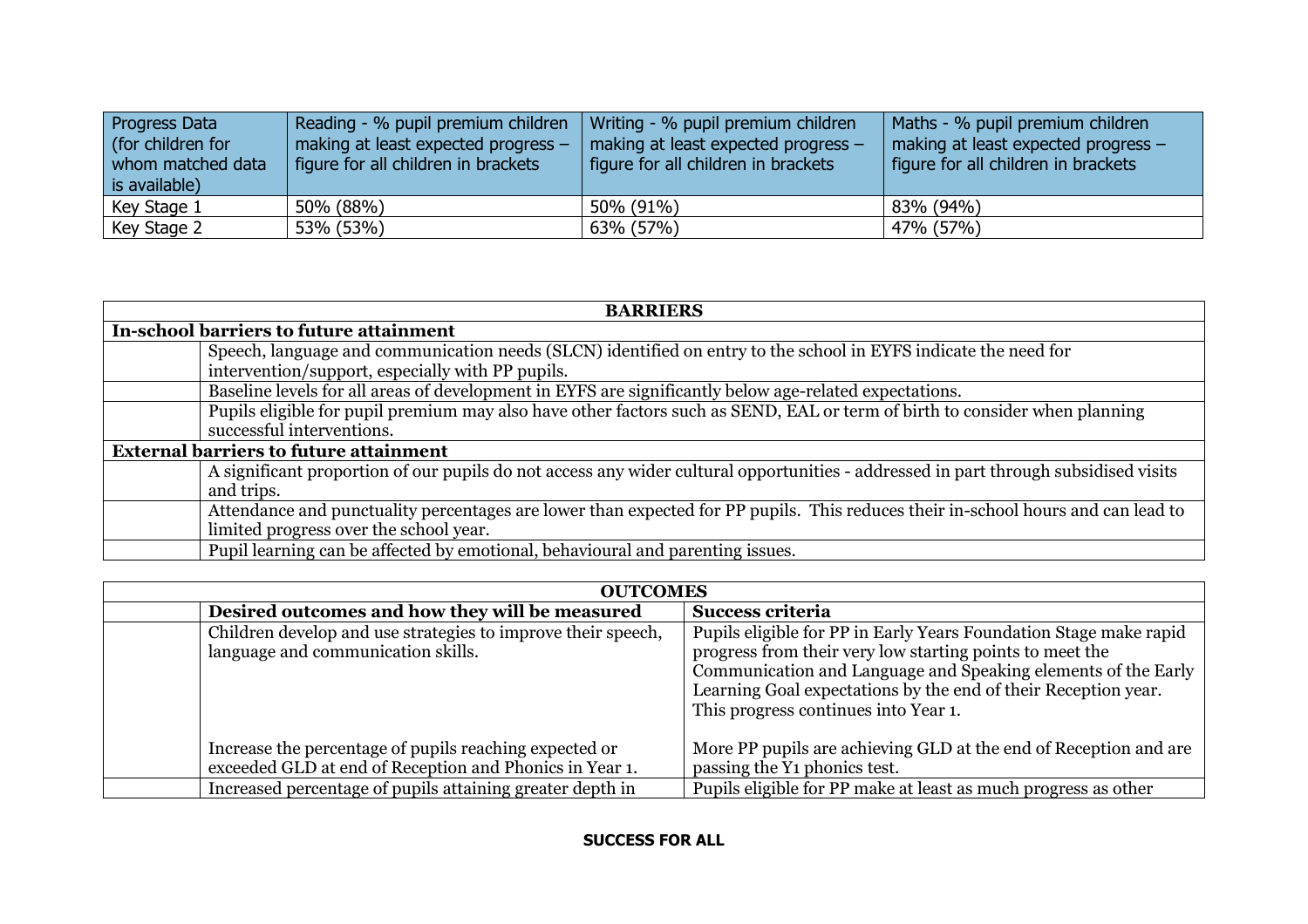| literacy at KS1 and KS2 (most able disadvantaged).                                                                                                                                          | pupils with similar starting points, identified by the end of the Key<br>Stage reading and writing as measured by the National end of key<br>stage tests and teacher assessments. |
|---------------------------------------------------------------------------------------------------------------------------------------------------------------------------------------------|-----------------------------------------------------------------------------------------------------------------------------------------------------------------------------------|
| Increase the percentage of pupils reaching the year group<br>expectations for attainment in maths and literacy.                                                                             | PP pupils make at least expected progress from starting points<br>each year in maths and literacy.                                                                                |
| Pupils and families with emotional, behavioural or mental<br>health issues are offered appropriate support and advice<br>through a variety of channels.                                     | Children are able to access appropriate sources of emotional or<br>behavioural support to ensure that mental health is not a barrier<br>to learning.                              |
| Increased attendance and punctuality rates for pupils eligible<br>for PP.                                                                                                                   | Attendance of PP pupils is closely monitored and rapid action<br>taken to address persistent difficulties so that the attendance of PP<br>pupils is in line with peers.           |
| Pupils who are eligible for PP are able to attend all school<br>learning experiences (school-based workshops/daily trips) to<br>gain the full curriculum experience that the school offers. | All PP pupils access and benefit from the full range of learning<br>opportunities offered through the school to support their learning<br>and their cultural development.         |

## Key: Focus on learning in the curriculum

Focus on enrichment beyond the curriculum

Focus on behaviour for learning.

Focus on support for families and communities.

| <b>EXPENDITURE</b>               | <b>PLAN</b>                                                                       |                             |                                                                                        |              |                                                    |
|----------------------------------|-----------------------------------------------------------------------------------|-----------------------------|----------------------------------------------------------------------------------------|--------------|----------------------------------------------------|
| <b>Focus</b> Year<br>Group/Group | Action and<br>objective                                                           | Projected<br>Cost           | Intended outcome                                                                       | Monitored by | Impact & review                                    |
| Whole School                     | <b>Additional TA hours to</b><br>provide interventions to<br>help narrow the gap. | $\overline{\text{£20,000}}$ | The attainment gap between PP<br>pupils and peers narrows,<br>particularly in reading. | TN/KS/SLT    | Reading<br><b>Outcomes:</b><br>Y2: $45\%$ expected |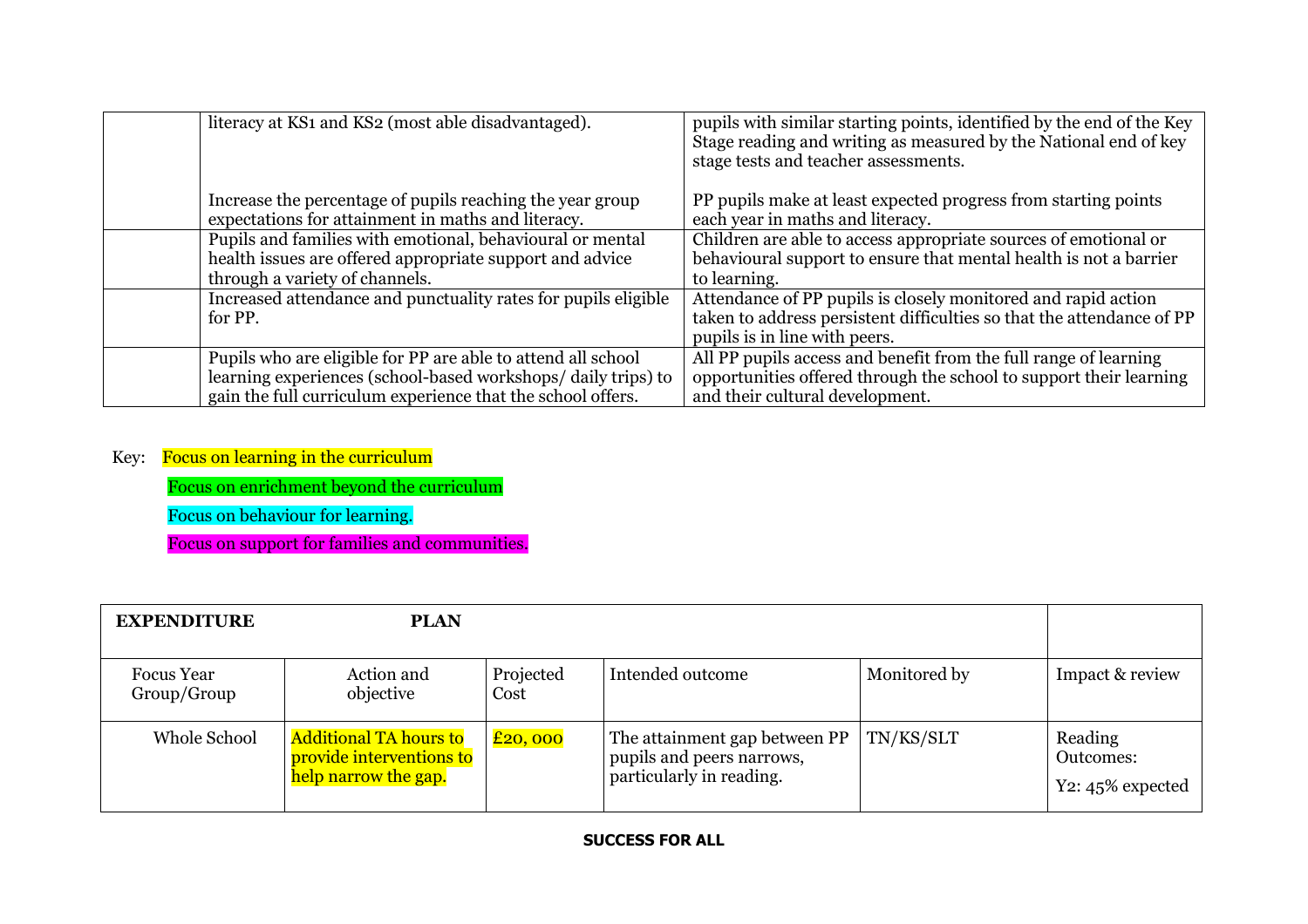|              | <b>Interventions to focus on</b><br>reading in line with                                                                                                                    |                         |                                                                                                                                                      |            | 18% GD<br>Y6: 68% expected                                                                                                                                                                                                                                                            |
|--------------|-----------------------------------------------------------------------------------------------------------------------------------------------------------------------------|-------------------------|------------------------------------------------------------------------------------------------------------------------------------------------------|------------|---------------------------------------------------------------------------------------------------------------------------------------------------------------------------------------------------------------------------------------------------------------------------------------|
|              | school development<br>plan.                                                                                                                                                 |                         |                                                                                                                                                      |            | 20% GD.                                                                                                                                                                                                                                                                               |
|              |                                                                                                                                                                             |                         |                                                                                                                                                      |            | This<br>demonstrates the<br>success of<br>the<br>level<br>of<br>intervention in Y6<br>where outcomes<br>exceeded national<br>figures.<br>Pupils in Y2 who<br>did less well than<br>expected<br>will<br>receive additional<br>support in Y3 and<br>support for Y2<br>will be reviewed. |
| Whole School | <b>SLT-Pupil Premium</b><br><b>Champion. To ensure</b><br>whole school focus on<br>narrowing the gap for PP<br>pupils. PP to be key<br>focus of pupil progress<br>meetings. | School<br><b>Budget</b> | PP champion monitors progress<br>of PP pupils closely and<br>provides challenge when needed<br>to ensure outcomes for these<br>pupils are improving. | <b>SLT</b> | <b>Pupil Progress</b><br>Meetings used to<br>challenge<br>outcomes where<br>needed. This has<br>raised awareness<br>of the needs of PP<br>children and<br>resulted in<br>greater focus on<br>their needs and<br>outcomes.                                                             |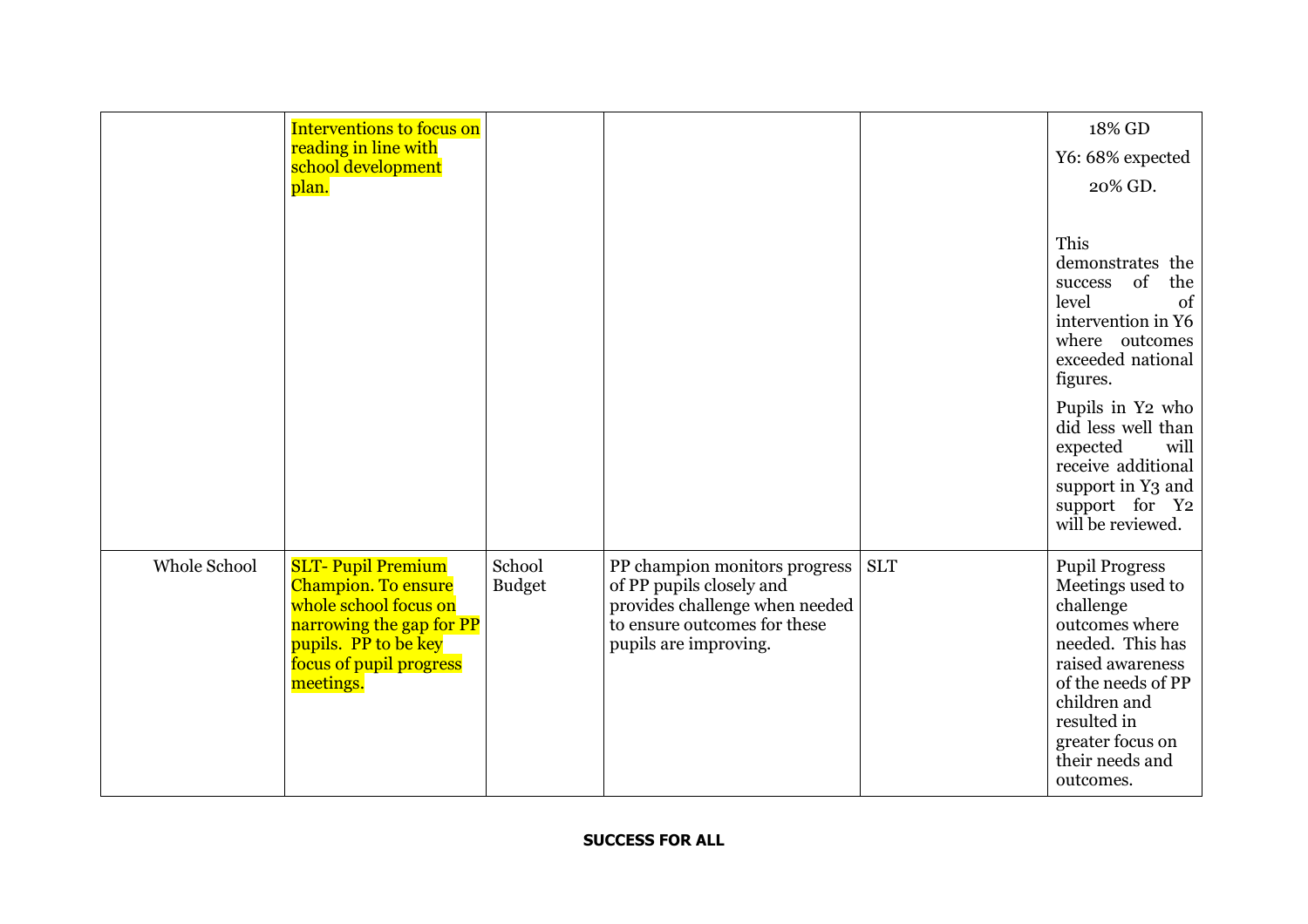|              |                                                                                                                                                               |                                                                   |                                                                                                                                                                                                |                       | Pupil Premium<br>Champion<br>appointed to<br>monitor PP<br>children. Staff<br>appraisal for the<br>coming year will<br>include a focus on<br>PP children.                                                                                                                                         |
|--------------|---------------------------------------------------------------------------------------------------------------------------------------------------------------|-------------------------------------------------------------------|------------------------------------------------------------------------------------------------------------------------------------------------------------------------------------------------|-----------------------|---------------------------------------------------------------------------------------------------------------------------------------------------------------------------------------------------------------------------------------------------------------------------------------------------|
| Whole School | Enrichment trips linked<br>to curriculum in all year<br>groups.                                                                                               | £2,000                                                            | All pupils are able to access<br>enrichment trips alongside their<br>peers to deepen their learning<br>and extend their cultural<br>knowledge.                                                 | <b>Class Teachers</b> | PP money has<br>been used to<br>subsidise a range<br>of trips activities<br>for target children<br>to ensure they<br>access the wider<br>curriculum.<br>Experiences were<br>carefully planned<br>to develop life<br>experience,<br>support learning<br>and expand<br>knowledge and<br>vocabulary. |
| Whole School | <b>Family and Community</b><br>Support, including<br>learning mentor support<br>where needed<br>particularly to support<br>parents of children with<br>needs. | £5,000<br>towards staff<br>costs<br>(Learning<br><b>Mentors</b> ) | All children come to school<br>ready to learn. Families are<br>supported where needed to help<br>ensure children are resilient and<br>have the capacity to learn, free<br>from other concerns. | <b>TN</b>             | Learning mentors<br>have supported<br>targeted parents<br>via workshops.<br>Attendance<br>awards have been<br>given to parents.<br>This has resulted                                                                                                                                              |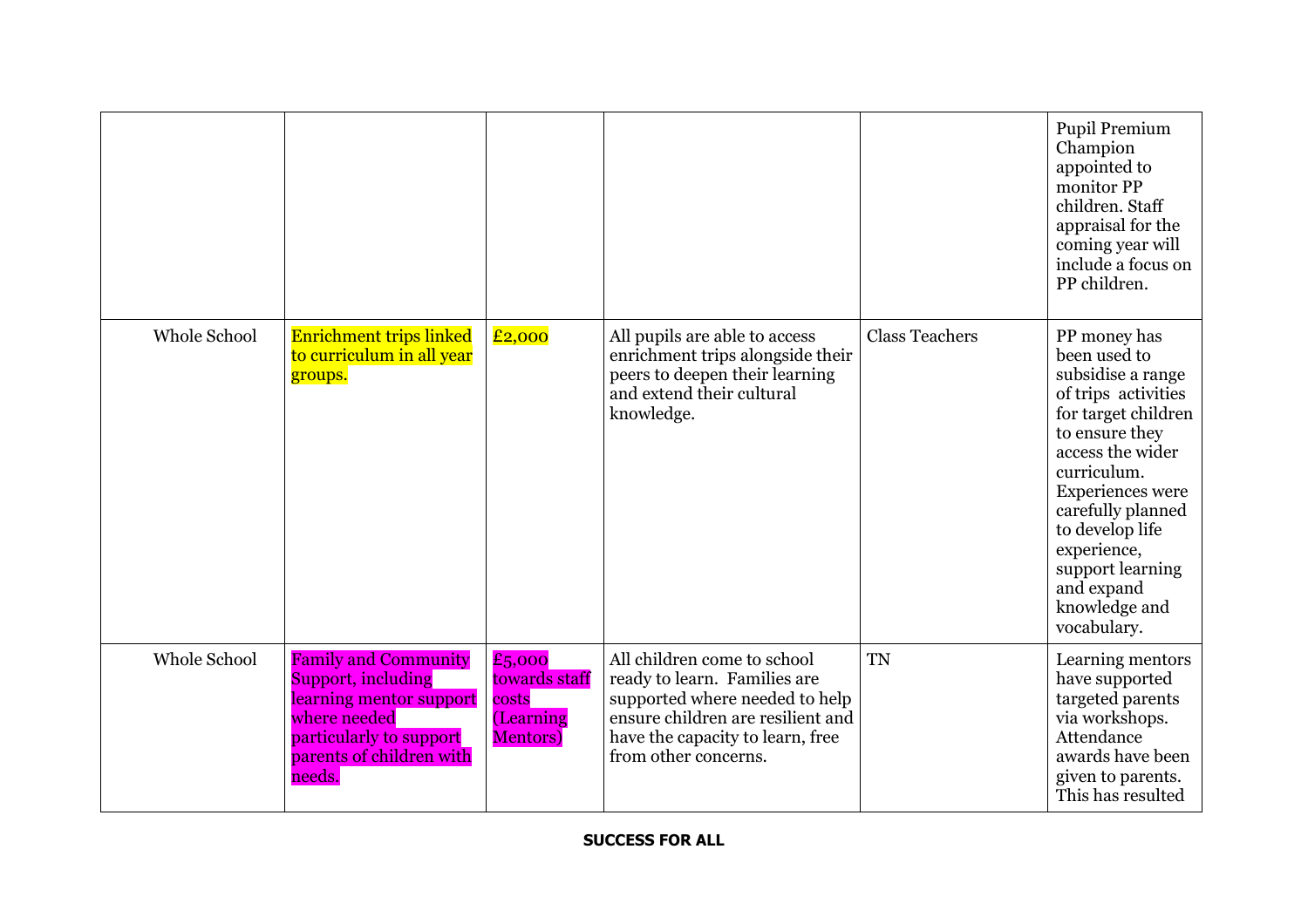|              |                                                                                                                                                      |                                                                                          |                                                                                                                                                                                                                |                    | in positive<br>feedback from<br>parents and<br>improved<br>attendance.                                                                                                                                                                        |
|--------------|------------------------------------------------------------------------------------------------------------------------------------------------------|------------------------------------------------------------------------------------------|----------------------------------------------------------------------------------------------------------------------------------------------------------------------------------------------------------------|--------------------|-----------------------------------------------------------------------------------------------------------------------------------------------------------------------------------------------------------------------------------------------|
| Whole School | Clubs - to provide access<br>to clubs for children who<br>would otherwise not be<br>able to participate.                                             | $£500$ to<br>enable<br>children to<br>access school<br>clubs where<br>there is a<br>need | All PP children are able to<br>access extra-curricular activities<br>alongside their peers to extend<br>their skills and support their<br>physical and mental health.                                          | Class Teachers/SLT | Funding has been<br>provided to<br>support PP<br>children to attend<br>extra-curricular<br>activities.<br>PP children in Y4<br>were prioritized<br>for participation<br>in the St Paul's<br>Girls' School<br>Summer<br>enrichment<br>project. |
| Whole School | Art therapy provision to<br>ensure children's mental<br>health is supporting<br>resilience and their<br>ability to access learning<br>opportunities. | £10,000                                                                                  | Children with particular<br>emotional needs receive support<br>to help develop their resilience<br>and to ensure that their<br>emotional difficulties do not<br>prevent them from accessing<br>the curriculum. | <b>TN</b>          | We now have a<br>play therapist<br>visiting school<br>one day per week.<br>This has only just<br>started in<br>September 2019<br>due to difficulties<br>recruiting.                                                                           |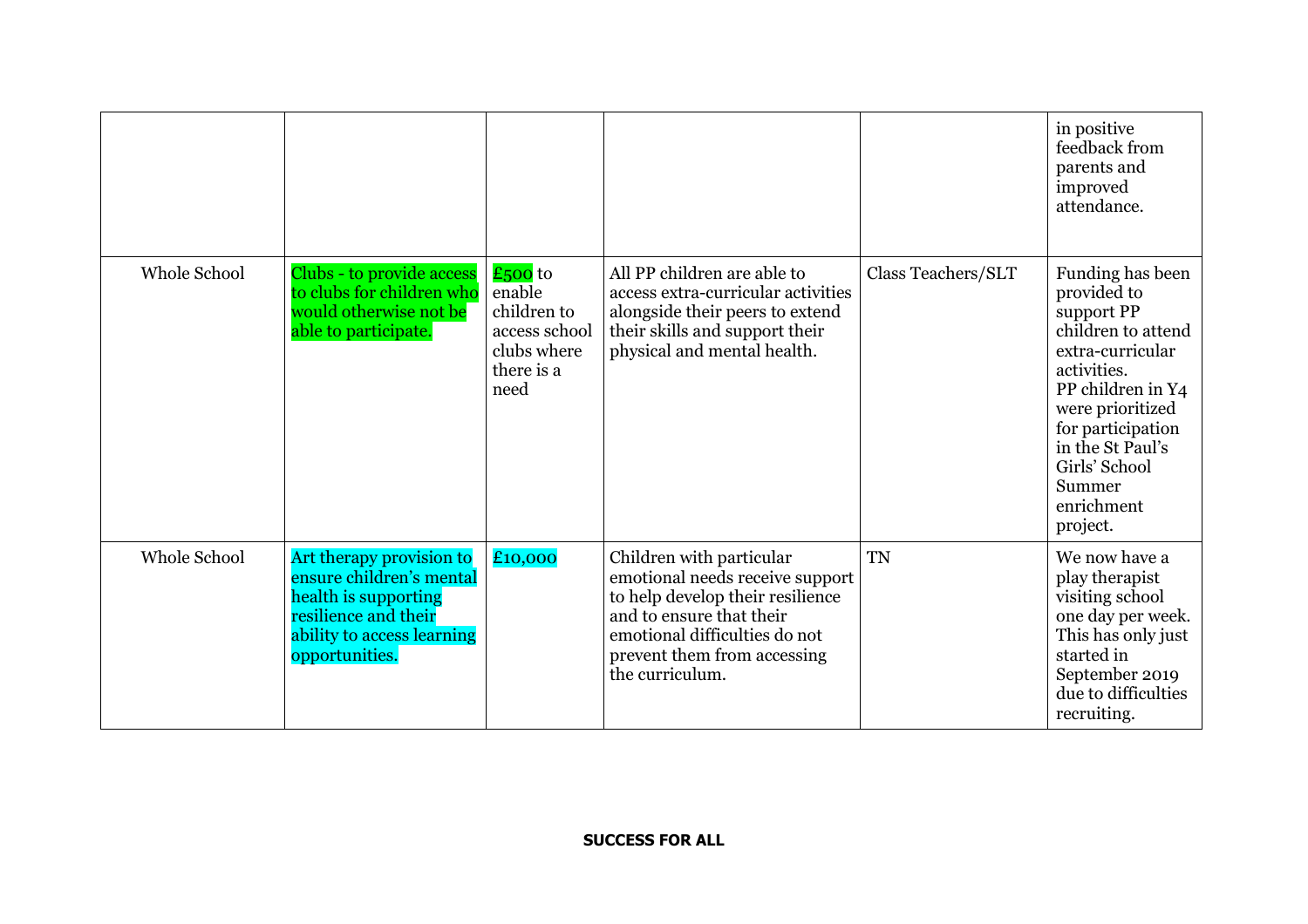| KS <sub>2</sub> | Individual catch-up<br>sessions for children at<br>risk of falling behind –<br>daily readers and daily<br>maths input and<br>comprehension support.                   | £7,000                                                                                        | All children will make at least<br>expected progress with any gaps<br>in knowledge addressed<br>immediately to ensure children<br>do not fall behind.                             | Class Teachers/Middle<br>Leaders | Interventions<br>have supported<br>the learning of<br>our most<br>vulnerable<br>children in Y6<br>and contributed<br>to the high<br>numbers of PP<br>children in Y6<br>achieving GD in<br>reading and<br>maths. |
|-----------------|-----------------------------------------------------------------------------------------------------------------------------------------------------------------------|-----------------------------------------------------------------------------------------------|-----------------------------------------------------------------------------------------------------------------------------------------------------------------------------------|----------------------------------|-----------------------------------------------------------------------------------------------------------------------------------------------------------------------------------------------------------------|
| KS <sub>2</sub> | <b>Free School Meals - to</b><br>offer free school meals to<br>all children eligible for<br>pupil premium to ensure<br>they are well nourished<br>and ready to learn. | £7,000 to<br>provide<br>nutritious<br>Free School<br>Meals for<br>children that<br>need them. | All eligible children have the<br>opportunity to avail of healthy<br>school lunches, ensuring that<br>they start the afternoon school<br>session ready to learn.                  | <b>SLT</b>                       | Funding for PP<br>children to access<br>healthy lunches<br>has helped to<br>ensure readiness<br>to learn<br>throughout the<br>school day.                                                                       |
| KS <sub>2</sub> | Self esteem<br>interventions based on<br>health and physical<br>wellbeing, including<br>social skills where<br>appropriate.                                           | Contribution<br>to staff costs<br>£5,000<br>(Learning<br><b>Mentors</b> )                     | Children develop age<br>appropriate social skills and<br>build self-esteem to ensure they<br>have the skills to be successful<br>learners and members of the<br>school community. | <b>TN</b>                        | Learning mentors<br>have supported<br>our most<br>vulnerable<br>children to be<br>emotionally ready<br>to learn to help<br>them to be<br>successful<br>learners even<br>when facing<br>challenging              |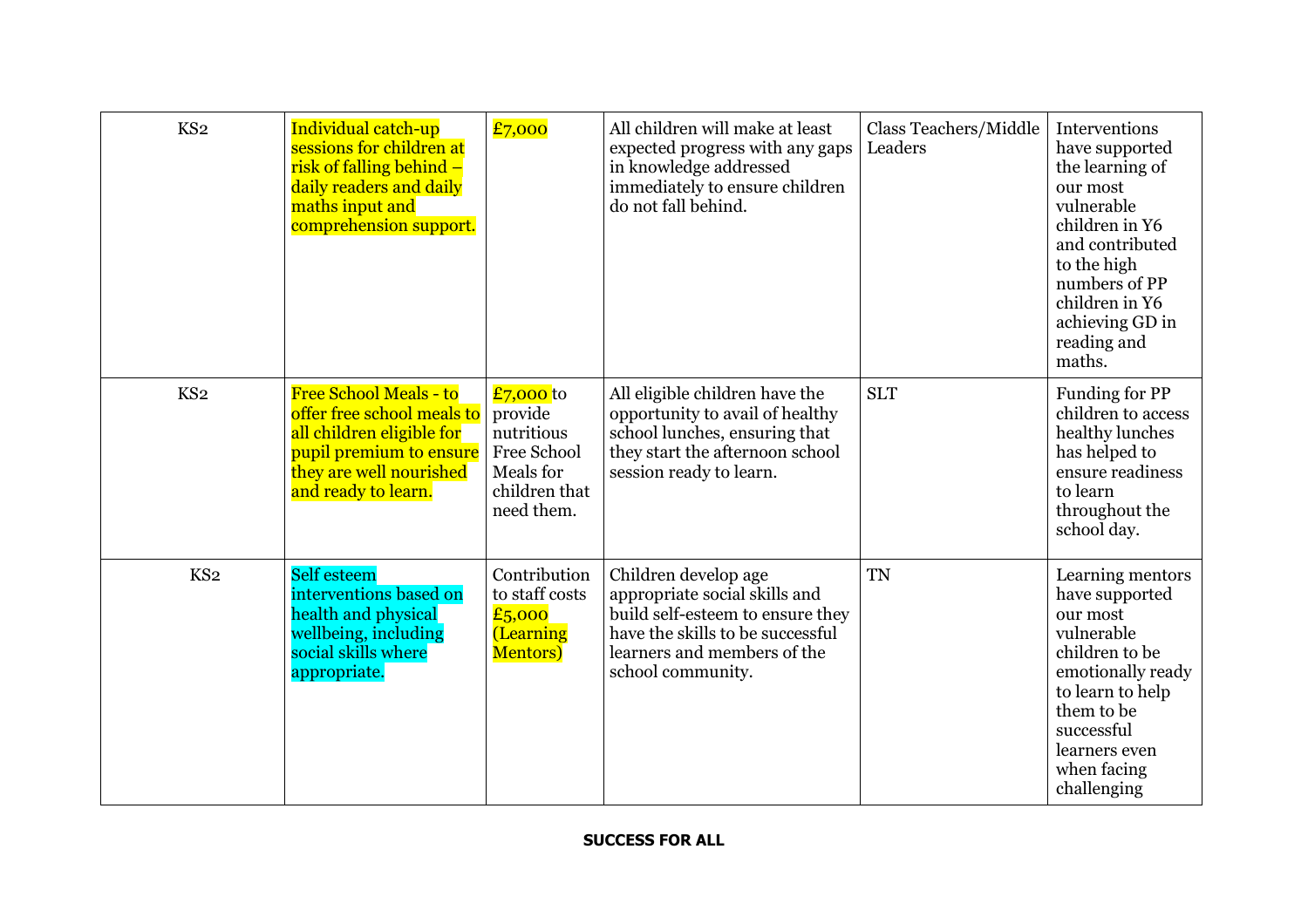|                 |                                                                                                                                                                                              |         |                                                                                                                                                                                                                                                         |                | situations in their<br>lives.                                                                                                                                                                                                                                                                                  |
|-----------------|----------------------------------------------------------------------------------------------------------------------------------------------------------------------------------------------|---------|---------------------------------------------------------------------------------------------------------------------------------------------------------------------------------------------------------------------------------------------------------|----------------|----------------------------------------------------------------------------------------------------------------------------------------------------------------------------------------------------------------------------------------------------------------------------------------------------------------|
| KS <sub>2</sub> | To further develop the<br>music tuition<br>possibilities to broaden<br>opportunities to access<br>instrumental tuition.                                                                      | £5,000  | All eligible children have access<br>to opportunities to participate<br>in instrument tuition so that<br>they can develop the skills of<br>coordination, memory,<br>perseverance, maths, reading<br>and others that learning an<br>instrument supports. | <b>SLT</b>     | Funding was used<br>to recruit a<br>specialist music<br>teacher to extend<br>the range of<br>experiences to<br>children such as<br>playing different<br>musical<br>instruments and a<br>visit to the Royal<br>Albert Hall,<br>helping to<br>provide rich and<br>varied life<br>experiences for<br>PP children. |
| Year 6          | Third teacher to enable<br>the children to be taught<br>in smaller groups to<br>narrow gaps and<br>accelerate progress.<br>Closely monitored to<br>ensure children are<br>making accelerated | £38,000 | Children have access to closely<br>targeted, high quality teaching<br>in small groups to help ensure<br>all individual needs are met.<br>Children in these groups will<br>make accelerated progress.                                                    | Middle Leaders | An additional<br>teacher is<br>employed to<br>support upper<br>key stage 2<br>teachers in<br>delivering Maths<br>and English in                                                                                                                                                                                |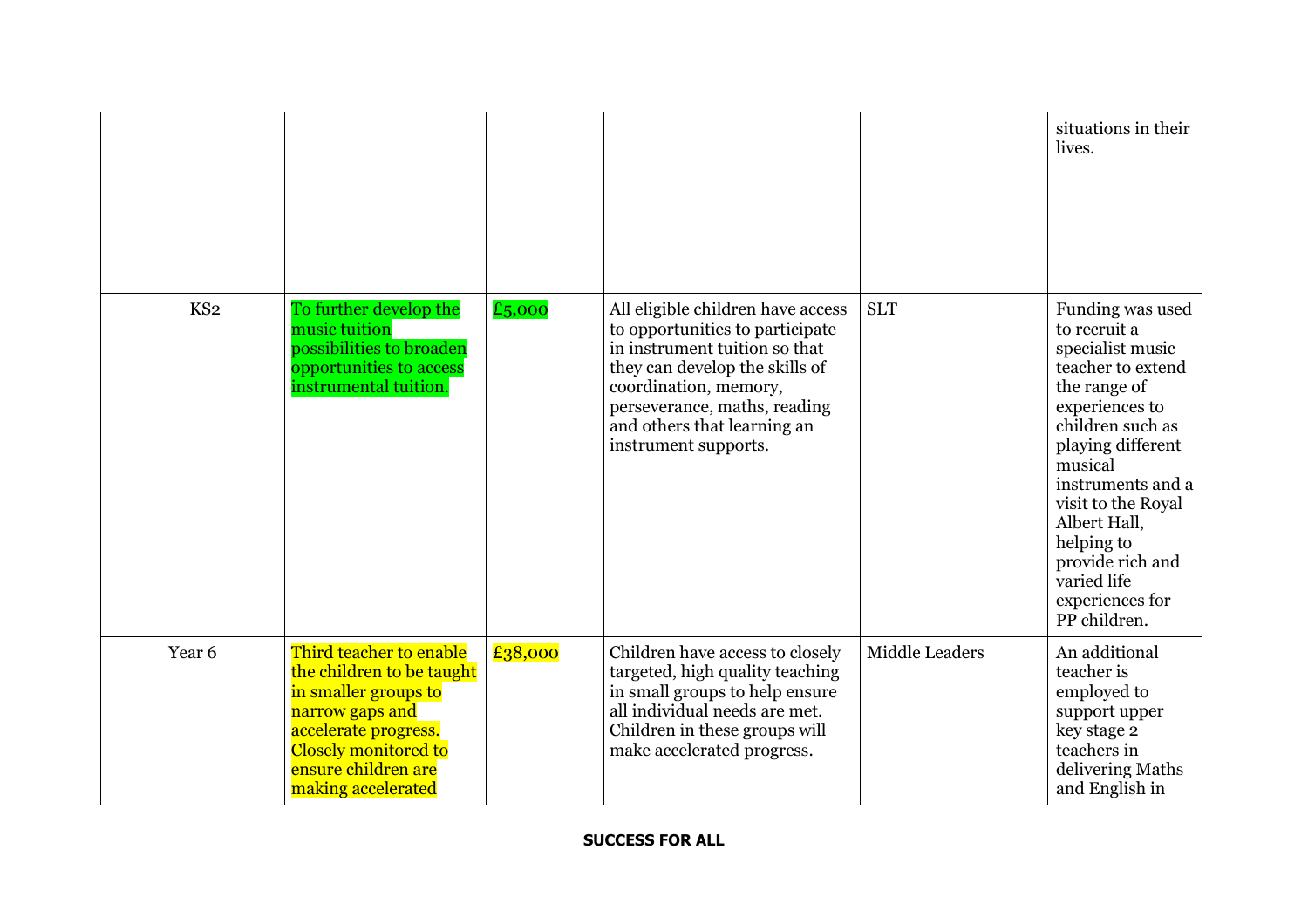|        | progress.                                                                                                                                                                                                                                      |                                   |                                                                                                                                                                                       |            | smaller groups.<br>This helps to<br>ensure good<br>outcomes for PP<br>children and was<br>demonstrated in<br>the high numbers<br>of PP children<br>achieving GD at<br>KS2.                                                                                               |
|--------|------------------------------------------------------------------------------------------------------------------------------------------------------------------------------------------------------------------------------------------------|-----------------------------------|---------------------------------------------------------------------------------------------------------------------------------------------------------------------------------------|------------|--------------------------------------------------------------------------------------------------------------------------------------------------------------------------------------------------------------------------------------------------------------------------|
| Year 6 | <b>SATs Breakfast each</b><br>morning of SATs week to<br>ensure children are in<br>school, have a good<br>breakfast and are<br>relaxed and able to<br>perform well in SATs.                                                                    | £100                              | Children have a calm<br>introduction to the school day<br>and they are relaxed and ready<br>to cope with the demands of the<br>SATS tests, enabling them to<br>perform at their best. | Y6 Staff   | This helped to<br>ensure the<br>emotional needs<br>of the children<br>were met and that<br>they were ready<br>for their tests.                                                                                                                                           |
| Year 6 | Provision - to ensure<br>well-focused<br>interventions across the<br>year group. To include<br>access to training for<br>staff where needed and<br>staff time for monitoring<br>and liaison to ensure<br>consistency across the<br>year group. | £3,000<br>towards cost<br>of PiXL | Close and accurate monitoring<br>of children in Y6 to ensure all<br>children make maximum<br>possible progress and PP<br>children are narrowing the gap.                              | <b>SLT</b> | PiXL used to<br>closely monitor<br>and target<br>children to ensure<br>good outcomes<br>for all. PixL data<br>was used to<br>inform<br>intervention<br>groups to ensure<br>the needs of the<br>pupils were met,<br>supporting good<br>outcomes of PP<br>children in KS2. |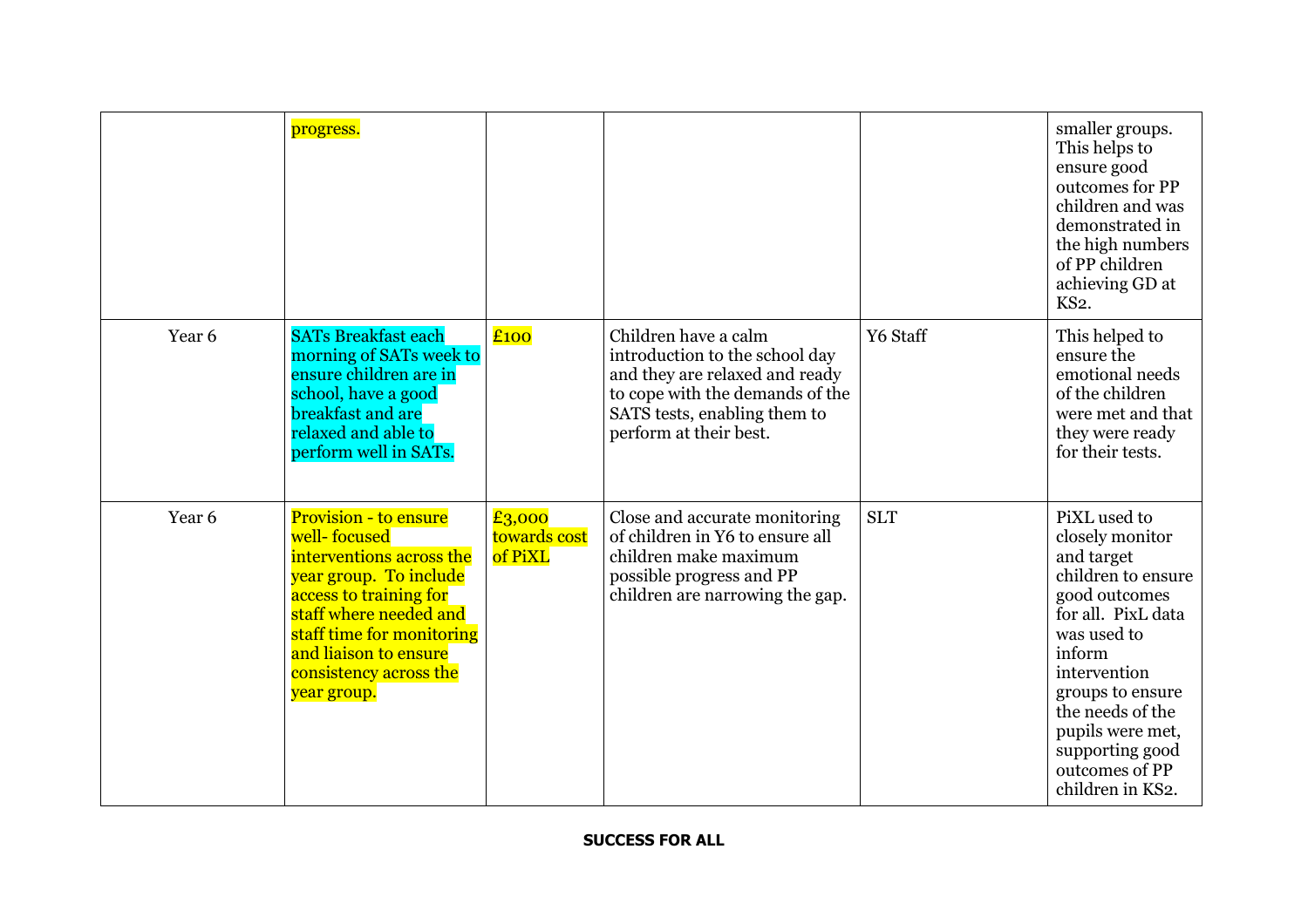| Family and<br>Community | <b>Phonics and reading</b><br>workshops for parents to<br>support children to<br>ensure that pupils are<br>well supported and<br>make good progress. | £1,000 | Parents of PP children have<br>better knowledge of how to<br>support their children with<br>schoolwork and can make a<br>positive contribution to their<br>progress. | KS/KW/SLT | Phonics<br>workshops were<br>used to support<br>parents so that<br>they would know<br>how to help their<br>children with<br>phonics. This<br>resulted in<br>excellent phonics<br>outcomes in Y1<br>with 93% of<br>children in Y1<br>meeting the<br>required standard<br>for phonics. |
|-------------------------|------------------------------------------------------------------------------------------------------------------------------------------------------|--------|----------------------------------------------------------------------------------------------------------------------------------------------------------------------|-----------|--------------------------------------------------------------------------------------------------------------------------------------------------------------------------------------------------------------------------------------------------------------------------------------|
| Family and<br>Community | <b>Parenting Workshops to</b><br>support parents to help<br>their children by setting<br>clear boundaries.                                           | £1,000 | Support for parents is in place<br>to help with boundary setting<br>that supports learning such as<br>completing homework and<br>limiting screen time.               | TN/SLT    | Learning mentors<br>held parenting<br>workshops to<br>assist parents in<br>knowing how to<br>support their<br>children so that<br>they come to<br>school ready to<br>learn each day.<br>Parents who<br>participated were<br>very positive<br>about the<br>experience.                |